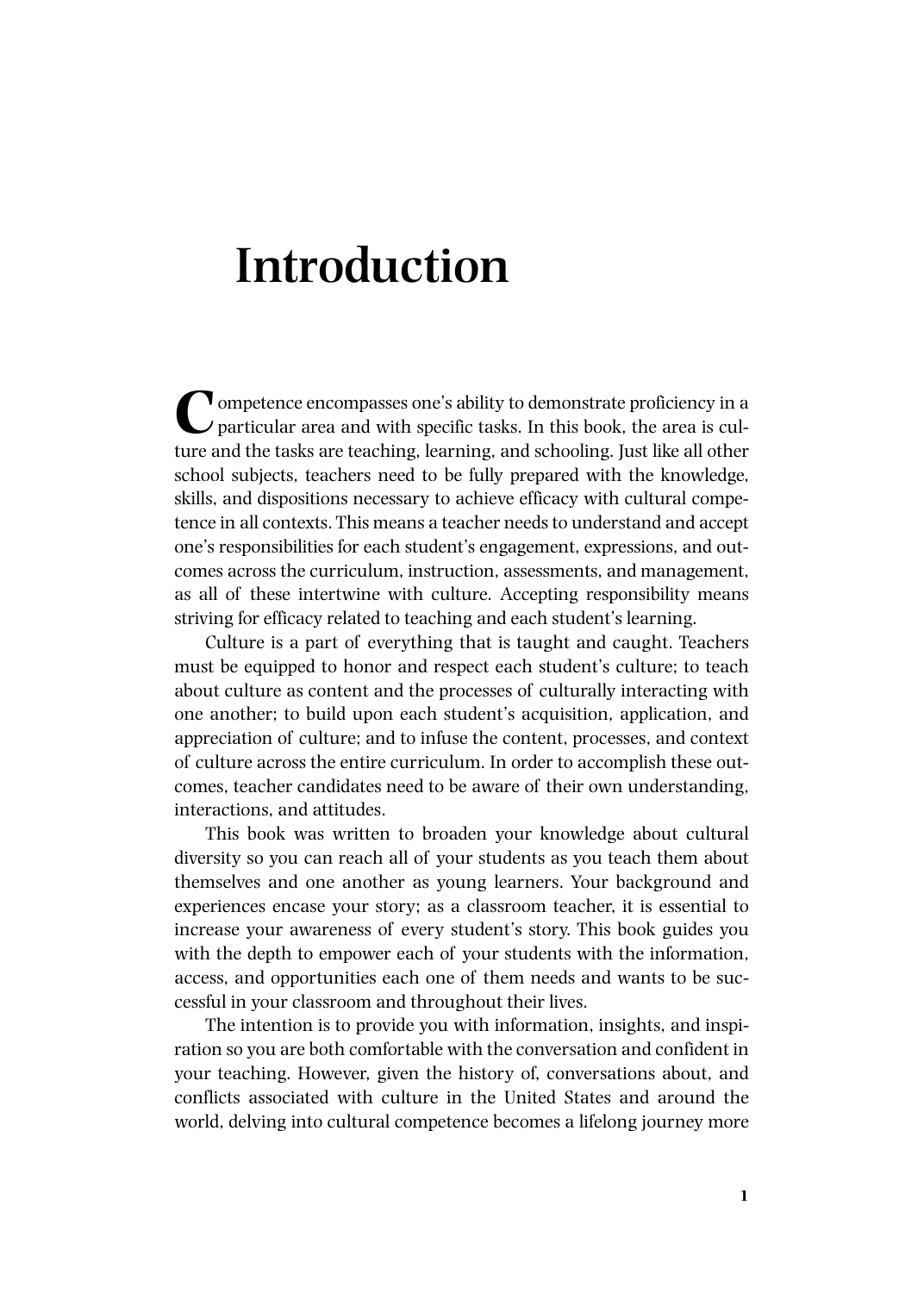## **2** • **Navigating Cultural Competence in Grades K–5**

than a completed item on a packing list or a predetermined destination. Thus, the title of the book is *Navigating Cultural Competence,* providing you with tools and techniques as you travel through your teaching career in all areas related to culture.

Be reassured that navigating cultural competence is a learned expertise that must be negotiated with every new encounter and experience. This book was written specifically to guide you as you embark on your career using the Gallavan cultural competence compass. Each of the eight points on the compass identifies one of the essential directions you must consider and coordinate for safe travels.

Just as a compass helps you find your way through the elements of land, water, space, and time, the process of navigating cultural competence involves four critical elements that include:

**C**oncepts. Significant information and initiatives about cultural competence based on theory, research, and practice.

**A**wareness. Honest inquiries and insights about oneself, one another, and society that occur frequently and easily.

**R**eflection. Clear evidence and impressions generated by watching, listening, and reading to assess and record process thoroughly.

**E**ducation. Meaningful inspirations and influences to ensure that cultural competence is natural, authentic, and holistic.

Looking at the first letters of these four components, you see that they spell the word *CARE.* Navigating cultural competence requires care for yourself, one another, and all of society—near and far, known and unknown. As a teacher, you need to care about your students, your teaching, and their learning in the context of schooling and the world. This book will equip you with many reasons to focus on CARE.

Each chapter in this text features the introduction of new concepts, prompts for expanding awareness, opportunities for reflection, and connections to one's education. To strengthen your care for navigating cultural competence to achieve efficacy, each chapter opens with frequently asked questions with answers, and then closes with extending activities for yourself and learning experience ideas for your young learners. From these resources, you can align your curriculum, instruction, and assessments while building a community of learners and managing your classroom so every day is a rewarding preparation for tomorrow.

Chapters 1 and 2 define cultural competence, debunk ten preconceptions to which teachers tend to ascribe, and introduce the Gallavan cultural competence compass. The best and proper tool to take on any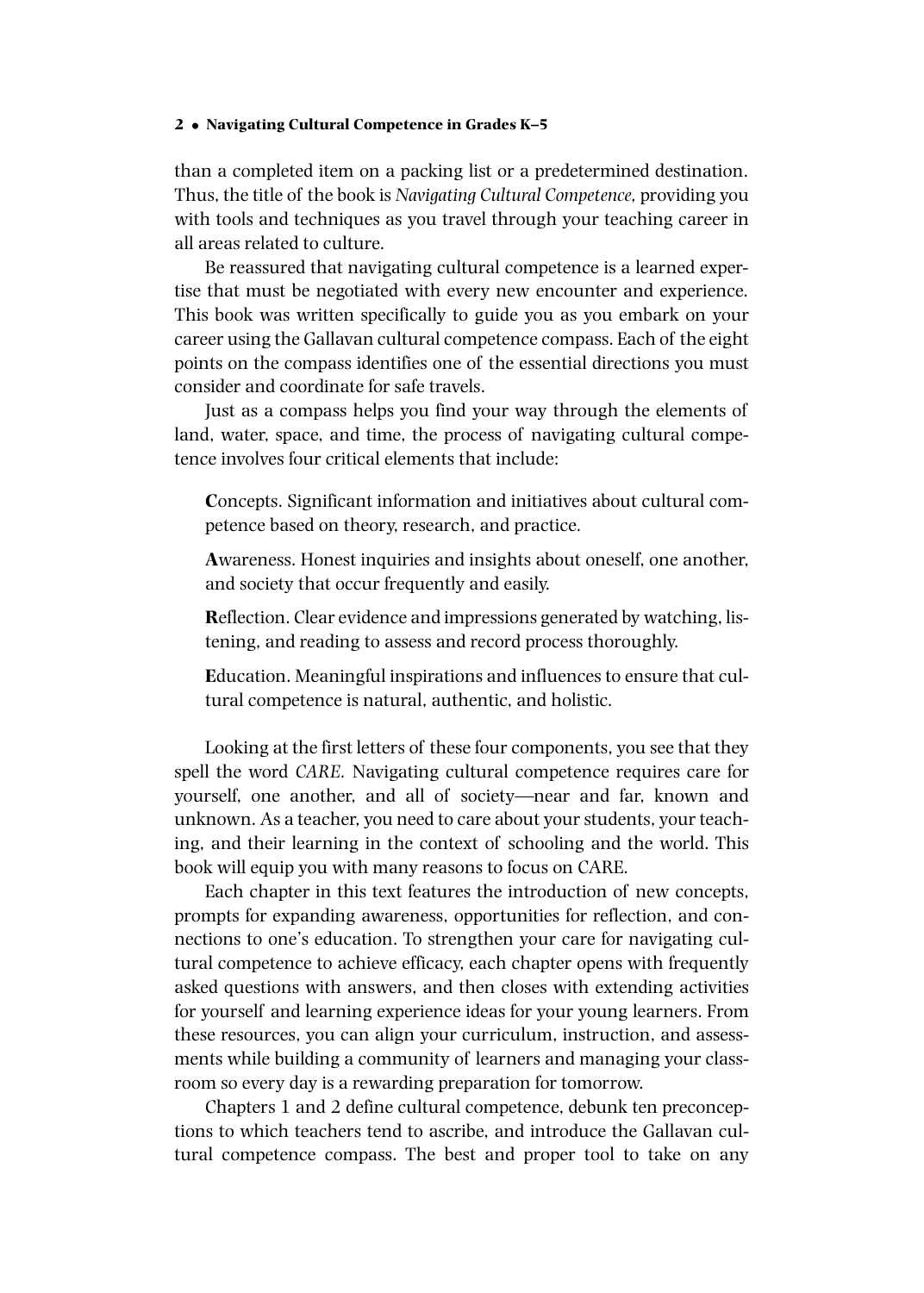journey is a compass. The eight points of the compass are used as the main points for Chapters 3 through 8. In each chapter, you will find a description of the compass point, key points, and specific strategies; these conclude with frequently asked questions and two groups of activities. One group of activities allows you to expand your own professional understanding and teaching expertise, and one group of activities can enrich your students' understanding and learning experiences.

Chapters 1 and 2 also establish a sense of place to explore cultural competence. This book is based on a set of purposes and goals that you must relate to your own personal, professional, and pedagogical growth and development. Navigating cultural competence necessitates balancing internal perceptions with external stimuli. As a teacher, you provide these opportunities for your students in everything that is taught and caught.

Chapter 3 delves into noticing culture and cultural characteristics. This chapter helps you start your trip by increasing your awareness of the world around you. This is gained through all five of your senses, as well as expanding your thinking, while enhancing your feelings with your emotions. Then, you move into Chapter 4, which explores negotiating and evaluating the curriculum and content. Here, you will extend your understanding of cultural competence to your classroom subject areas as an independent subject area, and an infused highlight to everything you are teaching. Regardless of what you teach and how you are teaching, you will infuse cultural competence across your curriculum, instruction, and assessments.

Chapter 5 captures one of the most important ideas in this text. Here, you will gain insight for establishing a sense of place. Your teaching will be totally ineffective if your students do not attend school or fail to engage in their learning. You want your students to be excited about attending school and motivated about learning and sharing their new discoveries. This chapter reveals the techniques connected with cultural competence so every student achieves success and satisfaction that is sustained throughout your school year.

Chapter 6 offers strategies for seeking and engaging in collaborative endeavors with your colleagues, and for constructing new approaches with your colleagues, with your students, and on your own. Navigating cultural competence means getting involved in the process and working with other teachers to make changes and improve your efficacy both in and out of the classroom. You will be impressed with the amount of time you gain when you meet with your colleagues to share the work, the results, and the rewards. This is a chapter full of new approaches to make your life much easier and more rewarding.

Chapter 7 shares techniques to spark conversations and climate with colleagues and students, and most important, your students' families.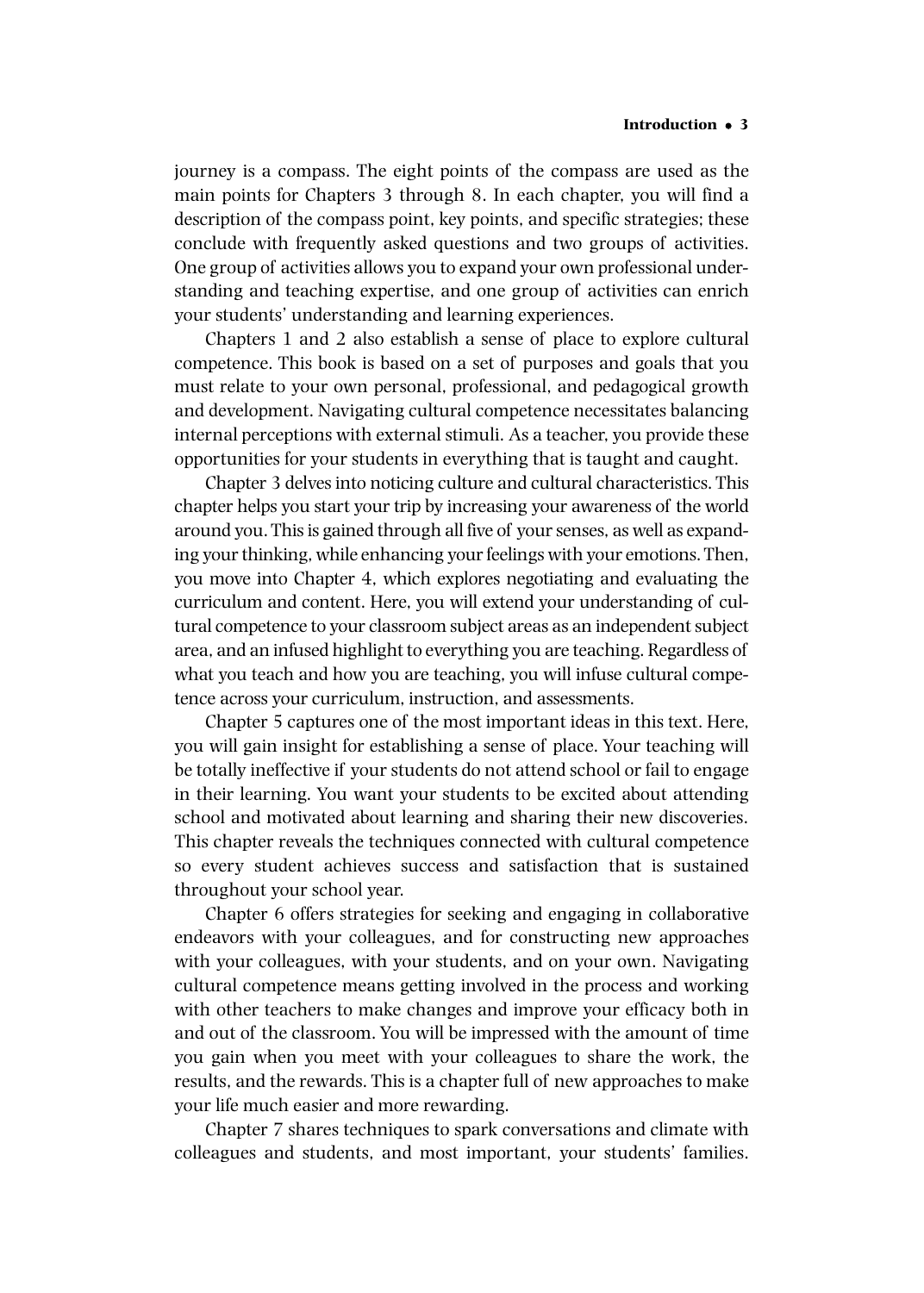## **4** • **Navigating Cultural Competence in Grades K–5**

Soon you will discover that you and your students will be more successful when the students' families are involved. Involvement means many different outcomes for different students and families; this chapter explores the possibilities. Once you model to your students and show them the fascination and enjoyment to learn *about* other people and *with* other people, teaching and learning take on a new life of their own. This chapter reveals the encouragement you need and want to make your classroom resonate.

Chapter 7 also prepares you to strengthen and weave together the complexities and controversies that abound in schools and classrooms, particularly those concerns associated with cultural competence. The United States has a history of changes in population demographics, group acceptance, and individual rights. You have likely taken an array of history, political science, sociology courses, and so forth, where you delved into many of the country's issues. Now you will integrate the learning into your classroom.You want the processes to be positive and productive.

Chapter 8 opens doors to help you waken compassion and commitment both for yourself and with your young learners. Incorporating cultural competence into your classroom is admirable; now you can connect the classroom with communities, near and far. The guidelines provided in the chapter assist you in maintaining your momentum after your initial interest has disappeared. It is vital for you to infuse cultural competence across the curriculum and connect it with your students both in and out of the classroom. Tapping into their compassion to care for other people and society, and fortifying their commitment, will be one of your greatest challenges.

Chapter 8 also provides important guidelines to nurture and welcome challenges and changes. Teaching is dynamic and every day brings new surprises. This chapter prepares you to use challenges and changes to your advantage. Keep in mind that navigating cultural competence is both a journey and a destination; therefore, life will bring you endless challenges and changes that you not only welcome, but you may even instigate. The guidance in this chapter is intended for after you have learned the information in the previous chapters by design. Now the text returns to focusing on you, just as the text began.

At the end of the book, there are three resources. Resource A presents the Gallavan cultural competence compass referenced throughout the text. The cultural compass has been dissected in Chapters 3 through 8 so you can focus on the particular direction points. Resource B provides a review checklist, while Resource C supplies a list of websites related to cultural competence; cultural competence involves a field of study that has existed since time began. Cultural competence is an intricate part of your success in your classroom, professional development, and graduate studies. These readings and references will help you.